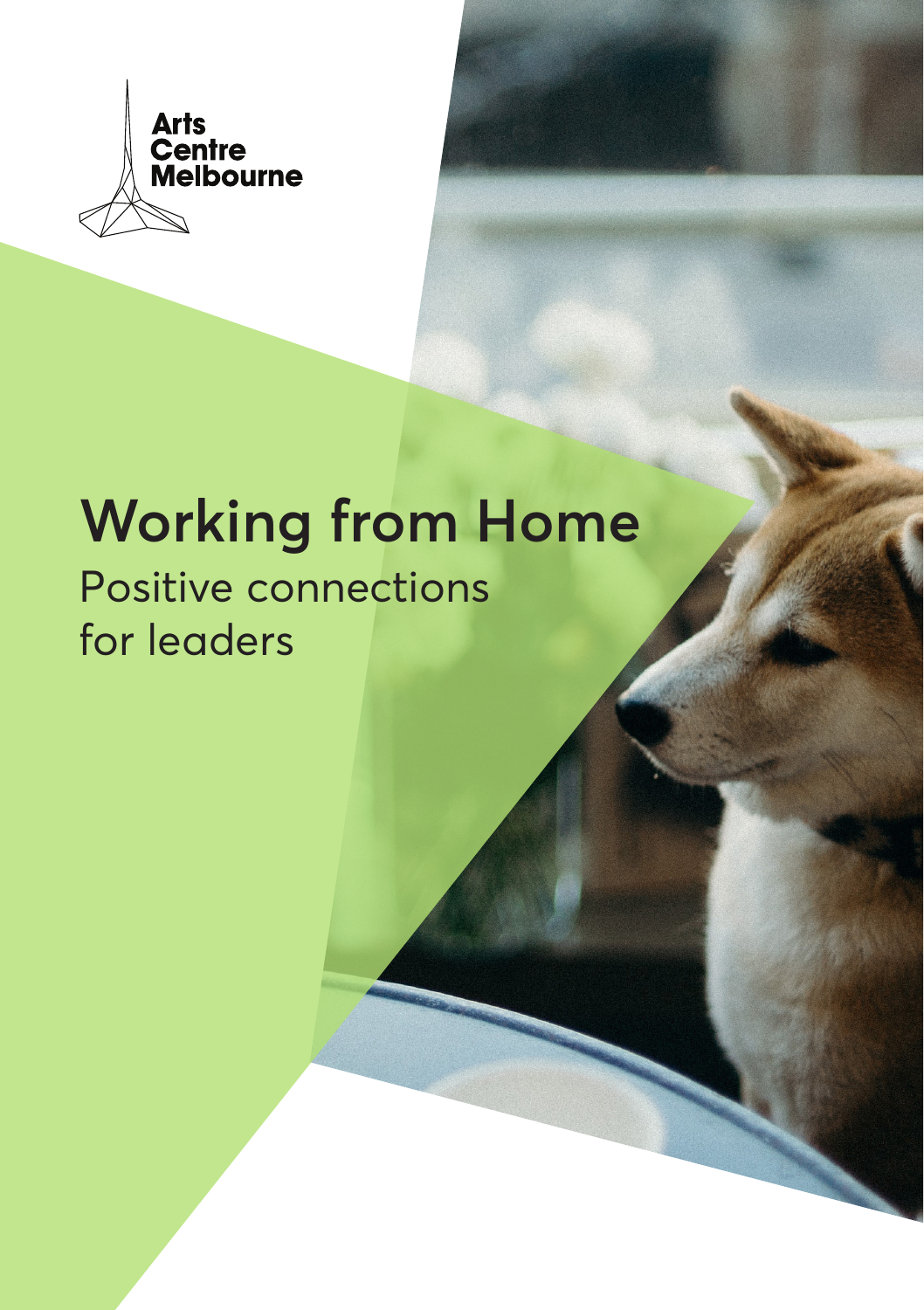# **Working from Home**

Positive connections for team members and the Matteo As we adjust to a new way of working, it's important to continue our

Many Arts Centre Melbourne team members are now working from home to assist with the prevention efforts for COVID-19.

Last week's guidelines focused on setting up and settling in hopefully you've set up your space and are settling in nicely.

### Let's celebrate some of the things we have already achieved:

- Made a rapid and unexpected transition to working from home, with little preparation or warning.
- In less than two weeks, nearly all team members have left their usual place of work, and set up home offices in some way, shape or form - including ergonomics, IT systems and support, and much more.
- Teams is live and active!

### Remember to:

- Complete your [Working From Home Health and Safety](https://artscentre.sharepoint.com/:w:/r/sites/centre_stage/corporatetools/_layouts/15/Doc.aspx?sourcedoc=%7BEED460AB-127C-476F-9756-A8D2BA76A311%7D&file=Working%20from%20Home%20Health%20and%20Safety%20Checklist.doc&action=default&mobileredirect=true&DefaultItemOpen=1&cid=7d72ad3a-e8b5-4b6f-a964-52b80c36e6ee)  [Checklist](https://artscentre.sharepoint.com/:w:/r/sites/centre_stage/corporatetools/_layouts/15/Doc.aspx?sourcedoc=%7BEED460AB-127C-476F-9756-A8D2BA76A311%7D&file=Working%20from%20Home%20Health%20and%20Safety%20Checklist.doc&action=default&mobileredirect=true&DefaultItemOpen=1&cid=7d72ad3a-e8b5-4b6f-a964-52b80c36e6ee) and encourage your team to do the same to ensure we're all set up with the most comfort and safety.
- Consider how your Team Plan may now need to pivot, and focus on work that meaningfully contributes to ACM's recovery and reopening objectives.
- Make sure everyone's using Microsoft Teams appropriately.
- Over-communicate!

This week's guidelines are designed to assist you with positive connections for the mental health and wellbeing of you and your team.

As before, each section links to one of our core values. Our values will continue to unite us, and critically, our values are unchanging – no matter how uncertain the world around us may be.

# **Positive connections**

positive connections.

When we're physically at ACM, a lot of these happen organically. Whether you're running into someone at Wirth's, manoeuvring in the tiny kitchens, queuing at Protagonist, bumping out a show, or even just a thirty second lift ride, we have hundreds of positive connections by accident every day.

Add to that all the wonderful routines you have with family and friends, and our days are filled with beautiful interactions that we might not even have noticed!

Working at home, having our partners, flatmates, children and pets around us, chatting on video calls rather than face to face, and eating in our home kitchens have disrupted many of these incidental connections. Hopefully, it's also presented an opportunity for new ones, too.

#### Mental health and wellbeing

The World Health Organisation defines mental health as "a state of wellbeing in which every individual realises their own potential, can cope with the normal stresses of life, can work productively and fruitfully, and is able to make a contribution to their community."

Connecting with people is a critical element of psychological wellbeing and happiness. Martin Seligman, one of the founders of positive psychology, developed five core elements, termed PERMA:

Positive emotion - feeling good, remaining optimistic

Engagement - being absorbed in activities or tasks

Relationships - authentic connections, sense of belonging

Meaning - purpose, contributing to the 'why'

Accomplishment - goals, ambition and achievements

At a time when so many people are feeling the impacts of chaos, uncertainty and fear, caring for our mental health and wellbeing is more important than ever.

We want to take care of each other, too – but remember, you can't pour from an empty cup, so focus first on ensuring you're prioritising your own wellbeing and self-care.

This guide aims to seed plant ideas on how to increase our positive connections - with each other, with our family, friends, pets - even within our own brains – to help us thrive during this uncertain time.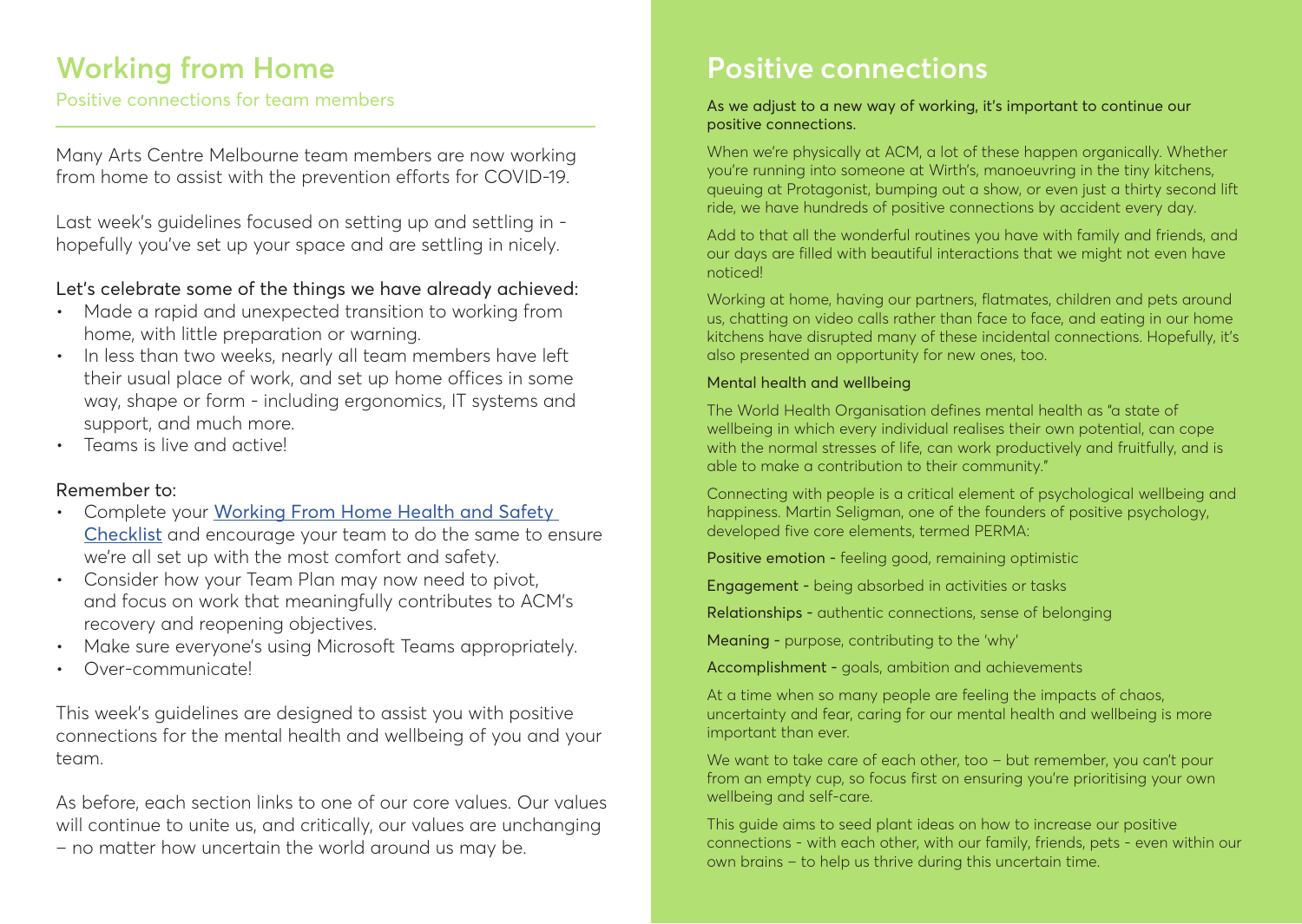### **Leadership**

#### Take responsibility for your own behaviours

#### The art of communication

- Make active, positive communication one of your top priorities and a very deliberate part of your leadership actions.
- Communication needs to be even more actively managed and deliberate when managing teams that are working from home. Many of our incidental catch ups will have been interrupted, so look for other opportunities to make connections, check in, and share information.
- Mix up your communications to suit different styles within your team, their access to different channels (e.g. team members who may not be on social media), and the sensitivity of what you're sharing. Consider 1:1 email, group emails, Teams chat, phone calls, video calls, or ACM Team Facebook page.
- If members of your team are stressed or anxious, they may not be interpreting or processing information in the same way they usually do. Keep your communications clear, simple and thoughtful - be prepared to repeat information, and communicate more frequently than usual.

#### Adjusting to a new, temporary 'normal'

- Our team appreciates that this is a genuine and complex crisis. Aim to stabilise your team as best you can into this new way of working.
- Lead with realistic calm; role model and encourage patience. Ensure information shared about what's happening at ACM and within the broader community is reliable, and neither falsely reassuring nor completely catastrophic.
- While allowing for a period of reaction and readjustment, be sure to look for opportunities to give team members a sense of control and autonomy over their work.

#### Consider your leadership shadow

- Be conscious of your tone over email, chat etc. Without body language and other social cues, how might your words be interpreted?
- Are you more or less available than you were in the office? Manage the expectations of your team as to when you're able to be contacted - you may need to be more available to your team than usual, but you don't want to have to respond to every chat within 30 seconds!

# **Community**

Walk the floor: actively engage with colleagues outside of your own team

#### Collaboration is key

- When we're physically distant and isolated from one another, it's crucial to focus on building a sense of team and community across all of ACM. This can be as simple as saying, "we" rather than "they" whenever sharing information from another department.
- Role model and encourage collaboration. Communicate the purpose and value of the cross-departmental teams that are working on the various responses to COVID-19, and encourage your team members to continue - or even increase - their collaborations across ACM.
- Provide more recognition, praise and encouragement than usual. Share as many positive stories from across the organisation as possible, and encourage others to do the same. Allow time and space for celebrating success.

#### 'Walk the floor'

- Your 'floor' is now more digital, written and spoken, but still critical. The standards you 'walk' past are the standards you accept - move quickly to stop or redirect unhelpful behaviour or interactions. Pick up the phone straightaway - don't hope it will pass or go away by itself.
- Encourage your team to proactively articulate their wellbeing needs with one another, and find ways to support each other's mental health, social and work needs as best they can.
- Schedule virtual coffee or lunch breaks with your team and peers, and encourage your team members to do the same and to look out for one another.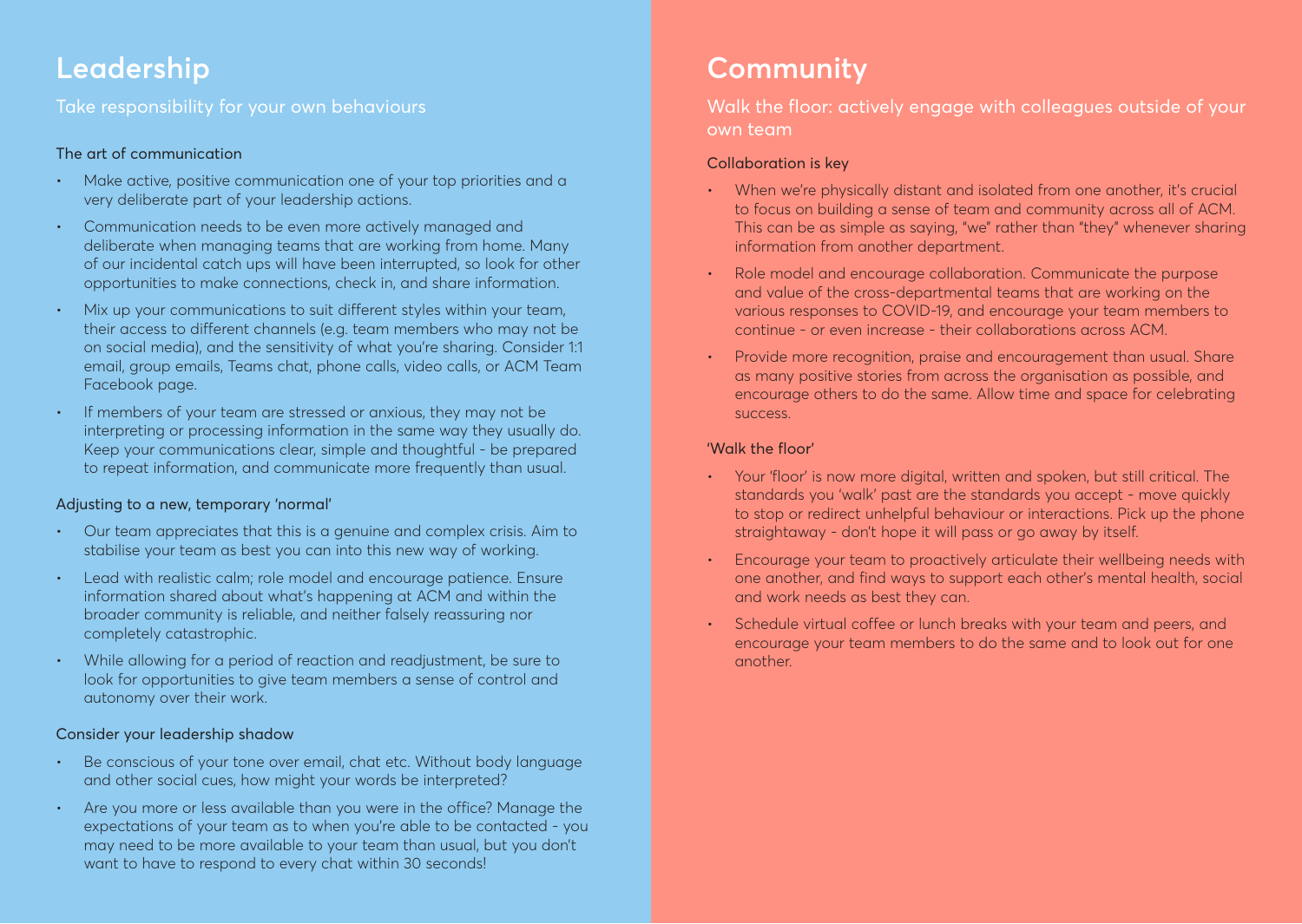### **Care More**

Check in on team members' wellbeing and show empathy

#### Look after yourself

- As a manager or leader, you will be experiencing your own emotions as well as feeling responsible for your people or teams. As leaders, we are used to being in control and providing guidance and support to others, but we are also human.
- Remember that feeling anxious, fearful, stressed, angry and irritable are common and normal feelings during uncertain times. Identify your responses and feelings and ensure that you look after yourself and get support if needed. It is difficult to support others when we are experiencing heightened stress.

#### Actively offer and give support

- It can be much harder to read the signs of poor mental health in your team when working from home. Communicate your explicit concern and desire to ensure your team are tracking ok, and share that while you will do your best to support them and check in on them regularly, ask that they speak up if they're struggling, as early as possible.
- Empathise that it can feel unsettling to be working in a new way without much preparation, but encourage perspective and balance. Be alert to signs of avoidance, feeling stuck, resistance to using communications tools (e.g. teams), or team members acting out of character.
- Know and identify the signs and symptoms of stress, including the emotional responses which people may be experiencing. Feelings of anxiety and fear are normal in circumstances such as these, and support is available. Use the EAP yourself so that you can speak confidently about the experience and benefits.
- Do not engage in "catastrophizing" conversations. Encourage people to focus on the things they can control, and the basics of good mental and physical health - diet, sleep, exercise, taking breaks, reducing excessive exposure to media and social media, and seeking support.
- Everyone will have their own response and most of these responses are due to fear. Be kind and offer support.

# **Creativity**

Use creativity to effectively manage uncertainty and disruption

### Treat this as a learning opportunity

- What good can come of this new set up? You could get some amazing creative ideas from your team about new ways of working (not just in terms of work styles and logistics, but the way we do business at ACM).
- Are there productivity gains? If there are less meetings and less distractions, are there opportunities to prioritise more focussed work?
- Your team members might need to self-manage and self motivate see this self leadership as a positive. Learn from those who really step up.
- If you and/or your team members had long commutes, share what you've gained from the extra time - sleep in, breakfast with the kids, exercise, even just as simple as feeling less stressed first thing!
- Treat this experience as a rehearsal for the potential future of some or all of our work - utilising more technology, working collaboratively through different platforms - even the very way we do business is being questioned. Take note of your learnings to ensure that the positives of this change last well beyond the actual disruption.

### Think creatively about the impact on your team

- While some team members may thrive when working from home, others may struggle. Extroverts who get their energy from people might feel more tired than usual. Equally, an introvert struggling in a share house or with family around them all day! Maximise people's energy, not time, for the best outcomes.
- Be conscious of workload and work hours. Sometimes there's a perception that working from home means lazing on the couch and daytime TV. Studies have found, however, that those working remotely often work longer hours, and find it hard to disengage from work.
- As you can't 'see' when someone is in the office, notice when they send emails or are online on Teams. Respectfully determine if they are making deliberate choices to work outside 'normal hours' or if they are really working more than they should be. Don't let yourself or others burn out.
- Set boundaries. Just because we can access our workspace 24/7, doesn't mean we should. Encourage people to 'sign off', the same way they'd say bye to each other at the end of the work day, so you know when people are done for the day and enjoying their down time.